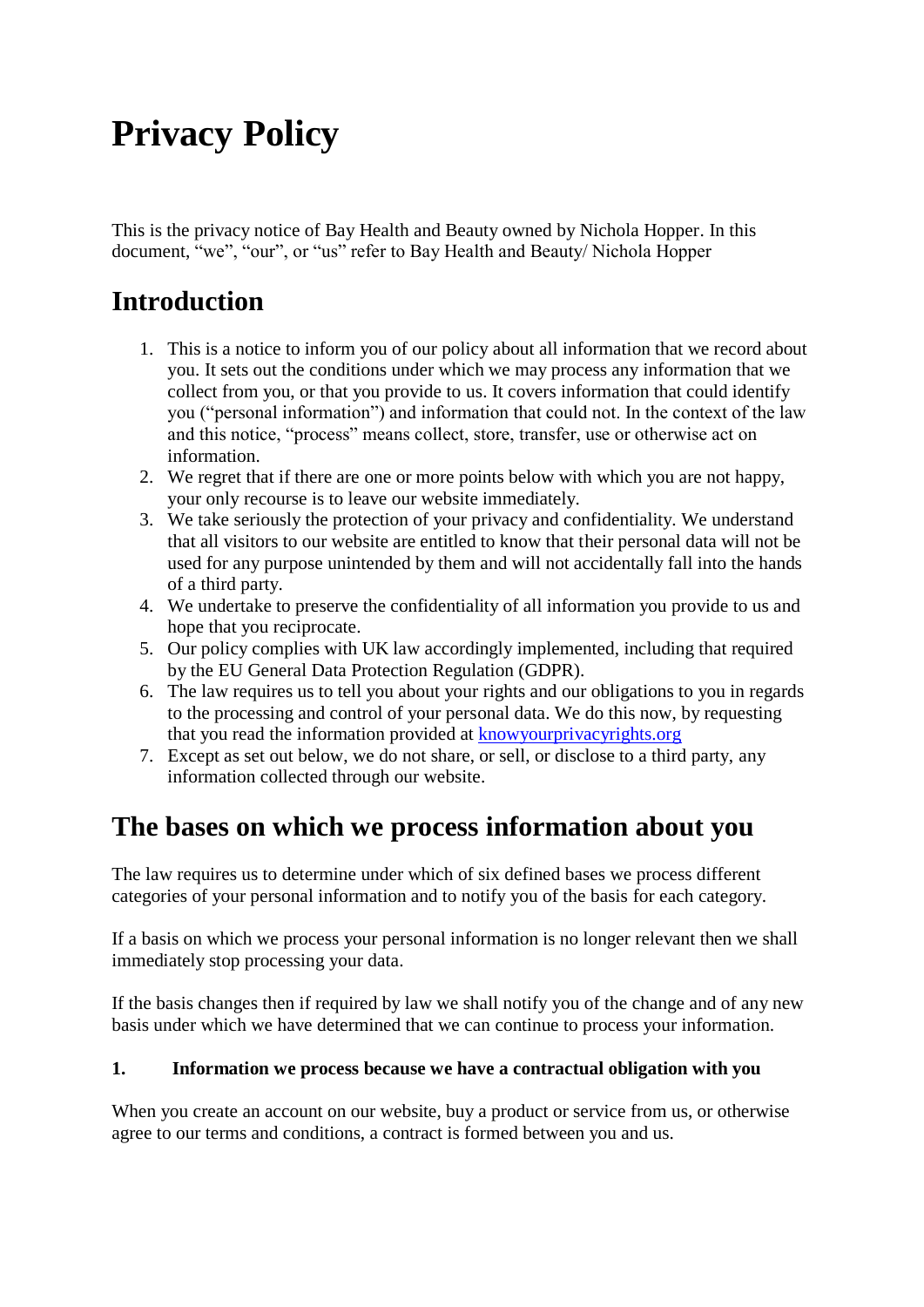In order to carry out our obligations under that contract we must process the information you give us. Some of this information may be personal information.

We may use it in order to:

- verify your identity for security purposes
- sell products to you
- provide you with our services
- provide you with suggestions and advice on products, services and how to obtain the most from using our website

We process this information on the basis there is a contract between us, or that you have requested we use the information before we enter into a legal contract.

Additionally, we may aggregate this information in a general way and use it to provide class information, for example to monitor our performance with respect to a particular service we provide. If we use it for this purpose, you as an individual will not be personally identifiable.

We shall continue to process this information until the contract between us ends or is terminated by either party under the terms of the contract.

#### **2. Information we process with your consent**

Through certain actions when otherwise there is no contractual relationship between us, such as when you browse our website or ask us to provide you more information about our business, including our products and services, you provide your consent to us to process information that may be personal information.

Wherever possible, we aim to obtain your explicit consent to process this information, for example, by asking you to agree to our use of cookies.

Sometimes you might give your consent implicitly, such as when you send us a message by e-mail to which you would reasonably expect us to reply.

Except where you have consented to our use of your information for a specific purpose, we do not use your information in any way that would identify you personally. We may aggregate it in a general way and use it to provide class information, for example to monitor the performance of a particular page on our website.

If you have given us explicit permission to do so, we may from time to time pass your name and contact information to selected associates whom we consider may provide services or products you would find useful.

We continue to process your information on this basis until you withdraw your consent or it can be reasonably assumed that your consent no longer exists.

You may withdraw your consent at any time by instructing us bayhealthandbeauty@gmail.com. However, if you do so, you may not be able to use our website or our services further.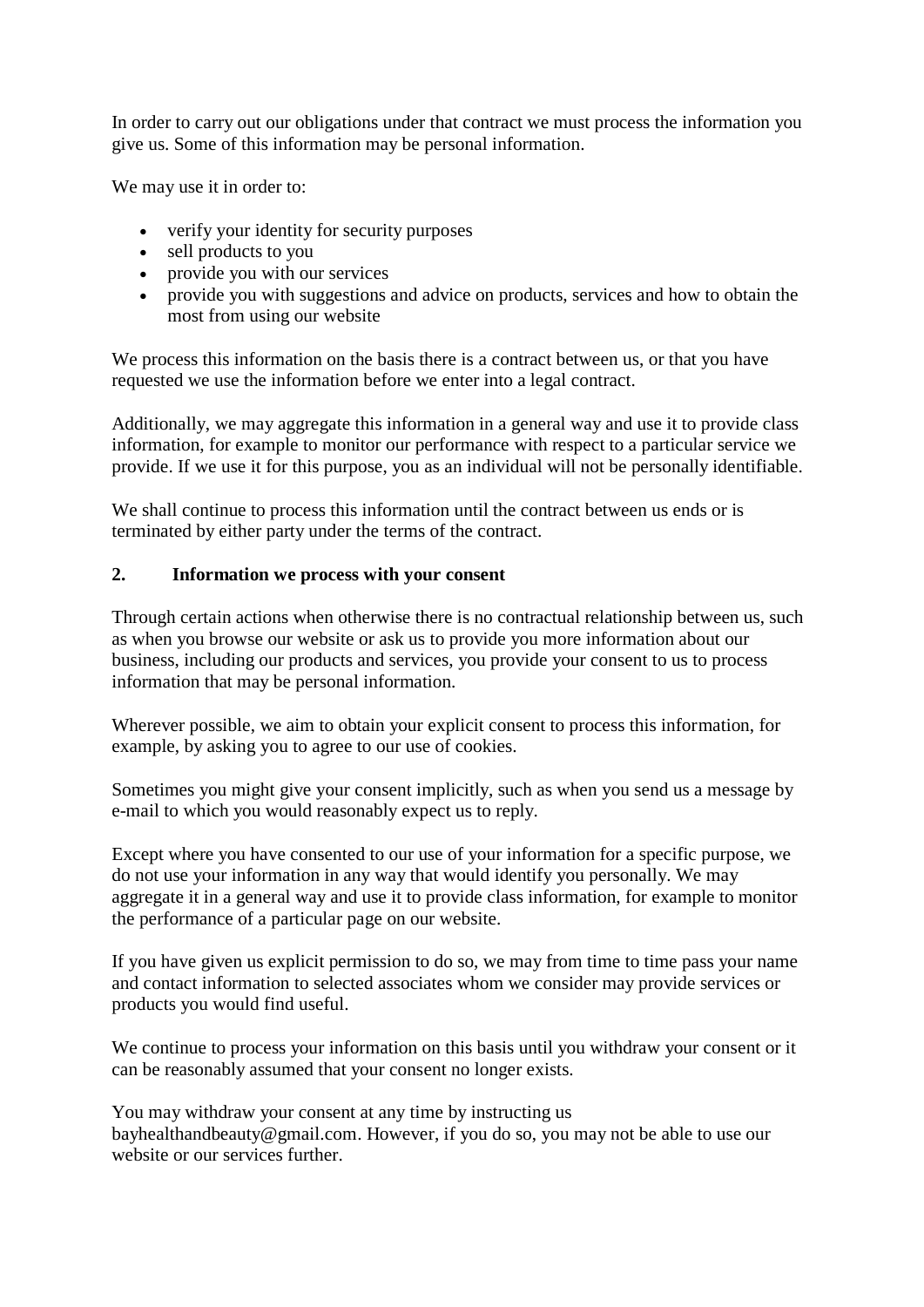# **3. Information we process because we have a legal obligation**

We are subject to the law like everyone else. Sometimes, we must process your information in order to comply with a statutory obligation.

For example, we may be required to give information to legal authorities if they so request or if they have the proper authorisation such as a search warrant or court order.

This may include your personal information.

# **Specific uses of information you provide to us**

# **4. Information provided on the understanding that it will be shared with a third party**

Our website allows you to post information with a view to that information being read, copied, downloaded, or used by other people.

Examples include:

- posting a message on a blog post
- tagging an image
- clicking on an icon next to another visitor's message to convey your agreement, disagreement or thanks

In posting personal information, it is up to you to satisfy yourself about the privacy level of every person who might use it.

We do store it, and we reserve a right to use it in the future in any way we decide.

Once your information enters the public domain, we have no control over what any individual third party may do with it. We accept no responsibility for their actions at any time.

Provided your request is reasonable and there is no legal basis for us to retain it, then at our discretion we may agree to your request to delete personal information that you have posted. You can make a request by contacting us at bayhealthandbeauty@gmail.com.

#### **5. Complaints regarding content on our website**

If you complain about any of the content on our website, we shall investigate your complaint.

If we feel it is justified or if we believe the law requires us to do so, we shall remove the content while we investigate.

Free speech is a fundamental right, so we have to make a judgment as to whose right will be obstructed: yours, or that of the person who posted the content that offends you.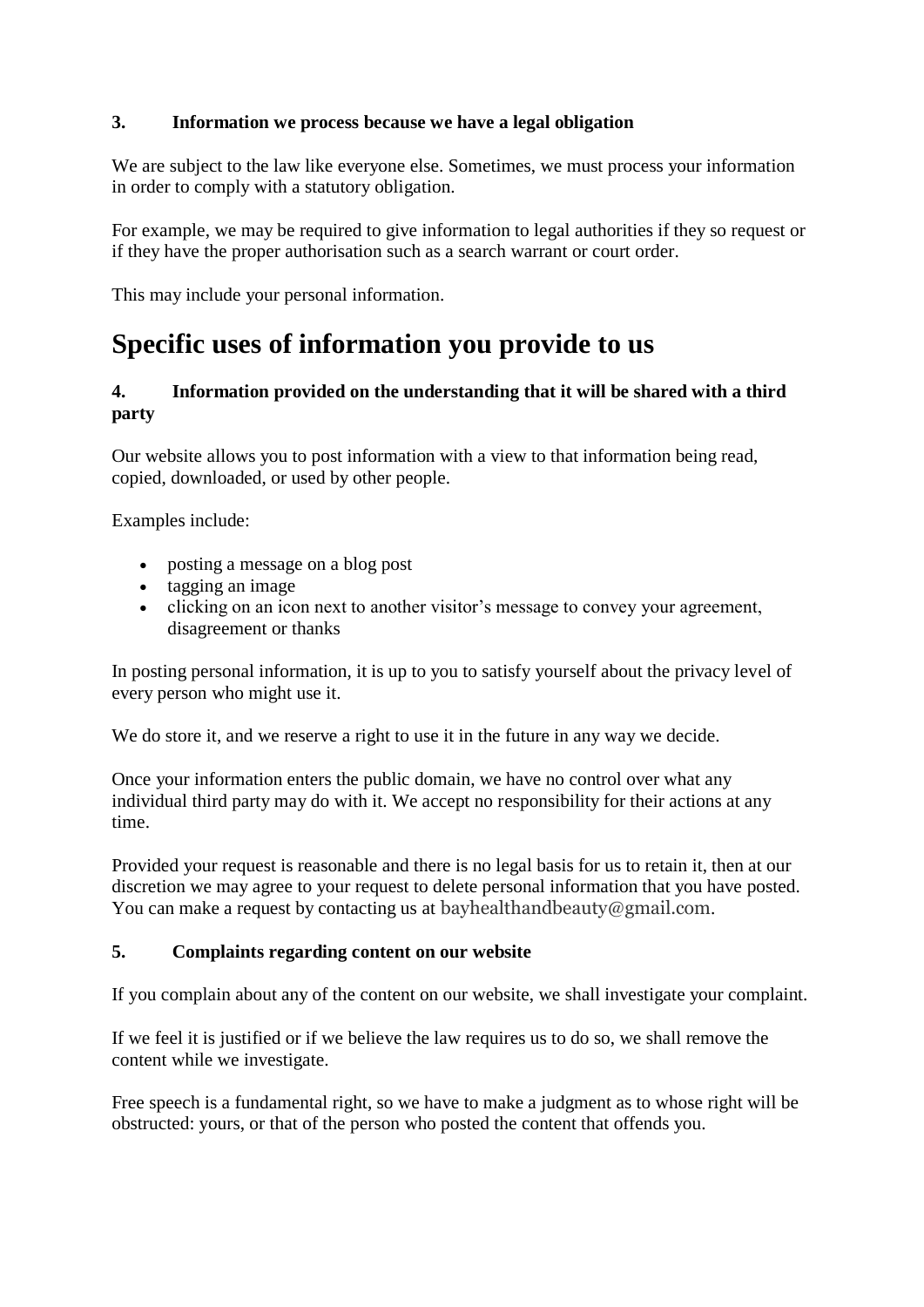If we think your complaint is vexatious or without any basis, we shall not correspond with you about it.

### **6. Information relating to your method of payment**

At the point of payment, you are transferred to a secure page on the website PayPal. No payment details are kept on our website or servers.

### **7. Sending a message to our support team**

When you contact us, whether by telephone, through our website or by e-mail, we collect the data you have given to us in order to reply with the information you need.

We record your request and our reply in order to increase the efficiency of our business

We keep personally identifiable information associated with your message, such as your name and email address so as to be able to track our communications with you to provide a high quality service.

# **Use of information we collect through automated systems when you visit our website**

### **8. Cookies**

Cookies are small text files that are placed on your computer's hard drive by your web browser when you visit any website. They allow information gathered on one web page to be stored until it is needed for use on another, allowing a website to provide you with a personalised experience and the website owner with statistics about how you use the website so that it can be improved.

Some cookies may last for a defined period of time, such as one day or until you close your browser. Others last indefinitely.

Your web browser should allow you to delete any you choose. It also should allow you to prevent or limit their use.

Our website uses cookies. They are placed by software that operates on our servers and by software operated by third parties whose services we use.

If you choose not to use cookies or you prevent their use through your browser settings, you will not be able to use all the functionality of our website.

We use cookies in the following ways:

- to track how you use our website
- to record whether you have seen specific messages we display on our website
- to keep you signed in our site
- to record your answers to surveys and questionnaires on our site while you complete them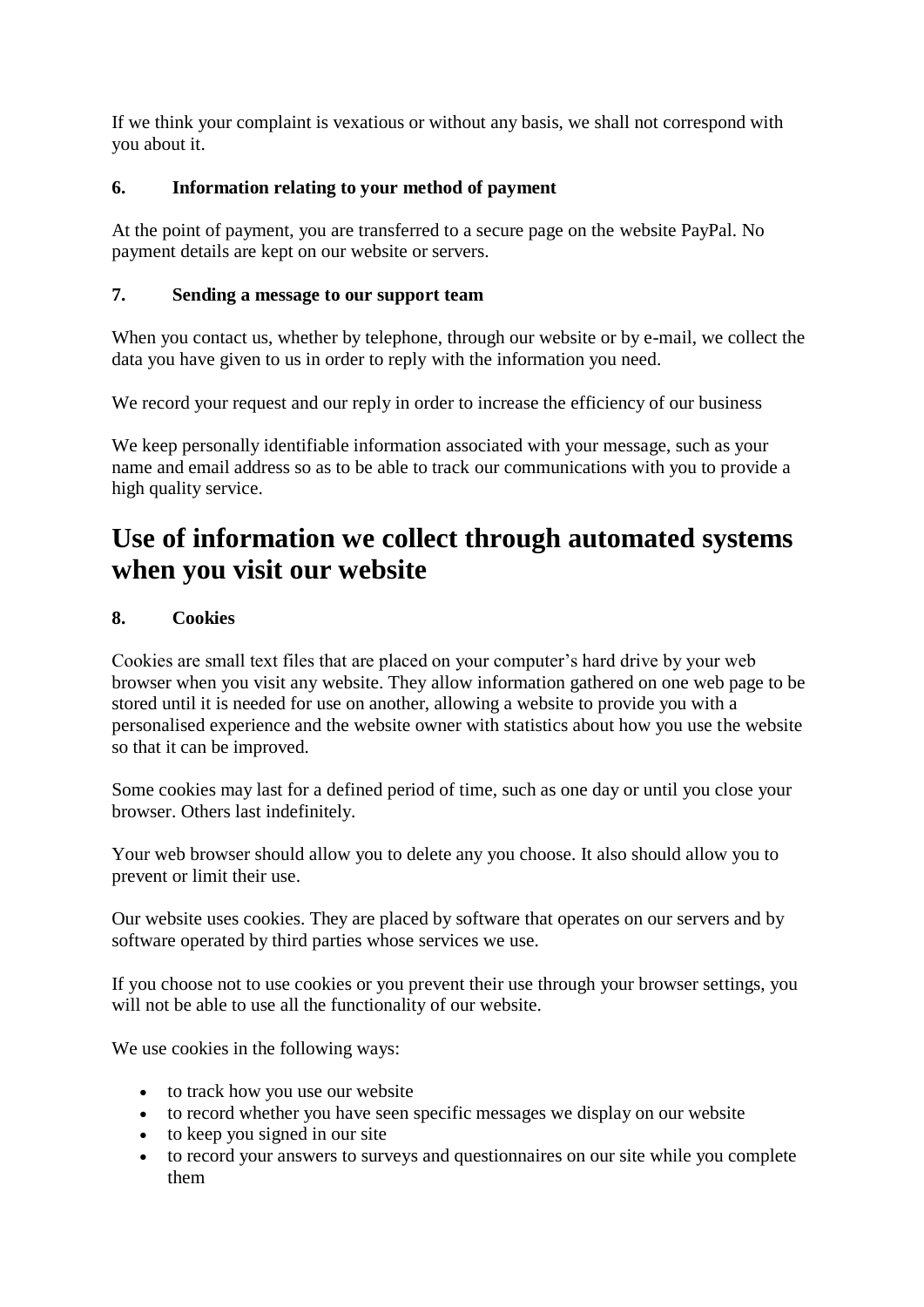# **9. Personal identifiers from your browsing activity**

Requests by your web browser to our servers for web pages and other content on our website are recorded.

We record information such as your geographical location, your Internet service provider and your IP address. We also record information about the software you are using to browse our website, such as the type of computer or device and the screen resolution.

We use this information in aggregate to assess the popularity of the webpages on our website and how we perform in providing content to you.

If combined with other information we know about you from previous visits, the data possibly could be used to identify you personally, even if you are not signed in to our website.

#### **10. Our use of re-marketing**

Re-marketing involves placing a cookie on your computer when you browse our website in order to be able to serve to you an advert for our products or services when you visit some other website.

We may use a third party to provide us with re-marketing services from time to time. If so, then if you have consented to our use of cookies, you may see advertisements for our products and services on other websites.

# **Disclosure and sharing of your information**

#### **11. Information we obtain from third parties**

Although we do not disclose your personal information to any third party (except as set out in this notice), we sometimes receive data that is indirectly made up from your personal information from third parties whose services we use.

No such information is personally identifiable to you.

#### **12. Third party advertising on our website**

Third parties may advertise on our website. In doing so, those parties, their agents or other companies working for them may use technology that automatically collects information about you when their advertisement is displayed on our website.

They may also use other technology such as cookies or JavaScript to personalise the content of, and to measure the performance of their adverts.

We do not have control over these technologies or the data that these parties obtain. Accordingly, this privacy notice does not cover the information practices of these third parties.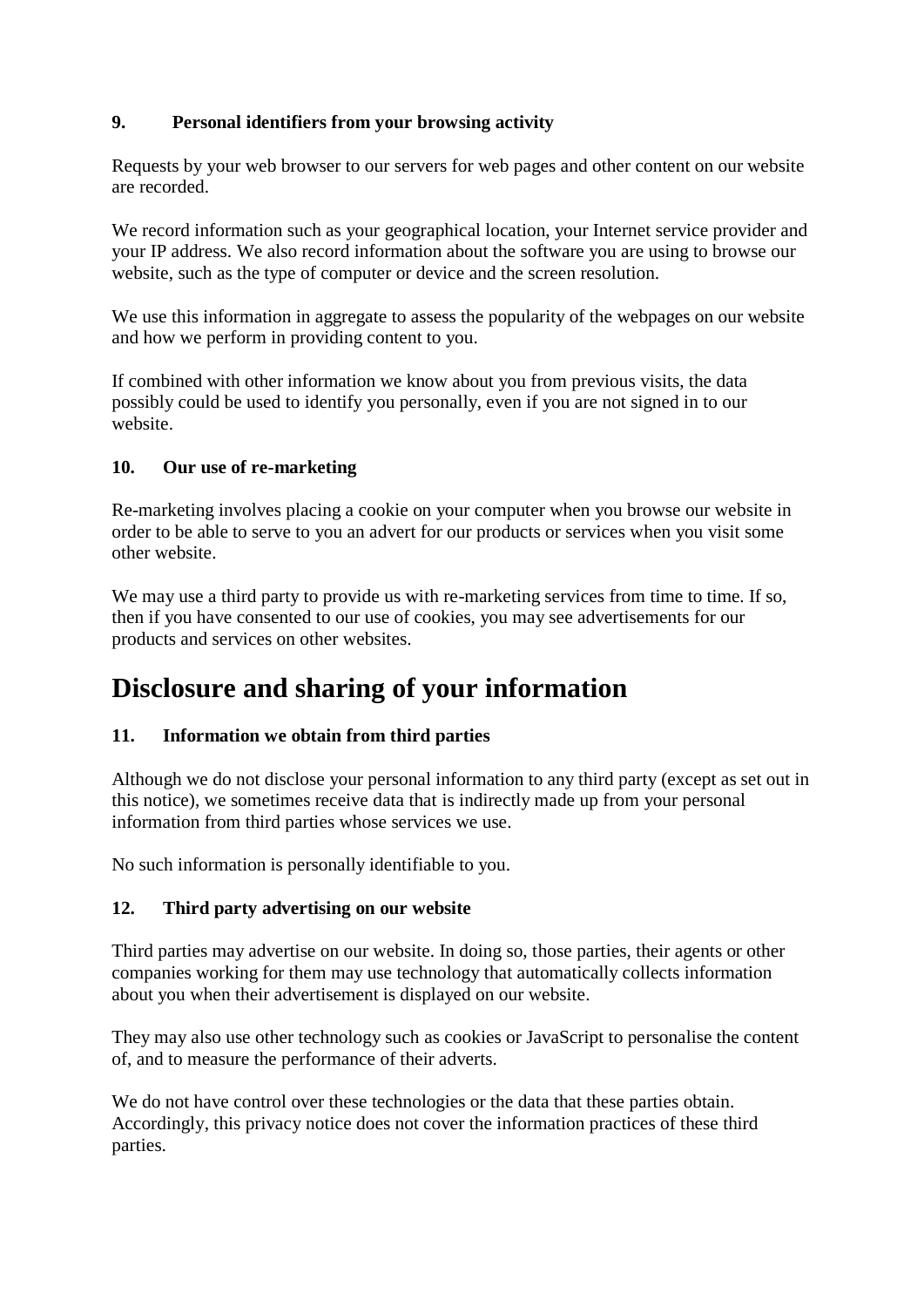# **13. Credit reference**

To assist in combating fraud, we share information with credit reference agencies, so far as it relates to clients or customers who instruct their credit card issuer to cancel payment to us without having first provided an acceptable reason to us and given us the opportunity to refund their money.

# **14. Data may be processed outside the European Union**

Our website is hosted in the United Kingdom

We may also use outsourced services in countries outside the European Union from time to time in other aspects of our business.

Accordingly data obtained within the UK or any other country could be processed outside the European Union.

# **Access to your own information**

### **15. Access to your personal information**

- At any time you may review or update personally identifiable information that we hold about you.
- To obtain a copy of any information you may send us a request at bayhealthandbeauty@gmail.com.
- After receiving the request, we will tell you when we expect to provide you with the information and whether we require any fee for providing it to you.

# **16. Removal of your information**

 If you wish us to remove personally identifiable information from our website, you may contact us at bayhealthandbeauty@gmail.com.

This may limit the service we can provide to you.

# **17. Verification of your information**

When we receive any request to access, edit or delete personal identifiable information we shall first take reasonable steps to verify your identity before granting you access or otherwise taking any action. This is important to safeguard your information.

# **Other matters**

# **18. Use of site by children**

- We do not sell products or provide services for purchase by children, nor do we market to children.
- If you are under 18, you may use our website only with consent from a parent or guardian